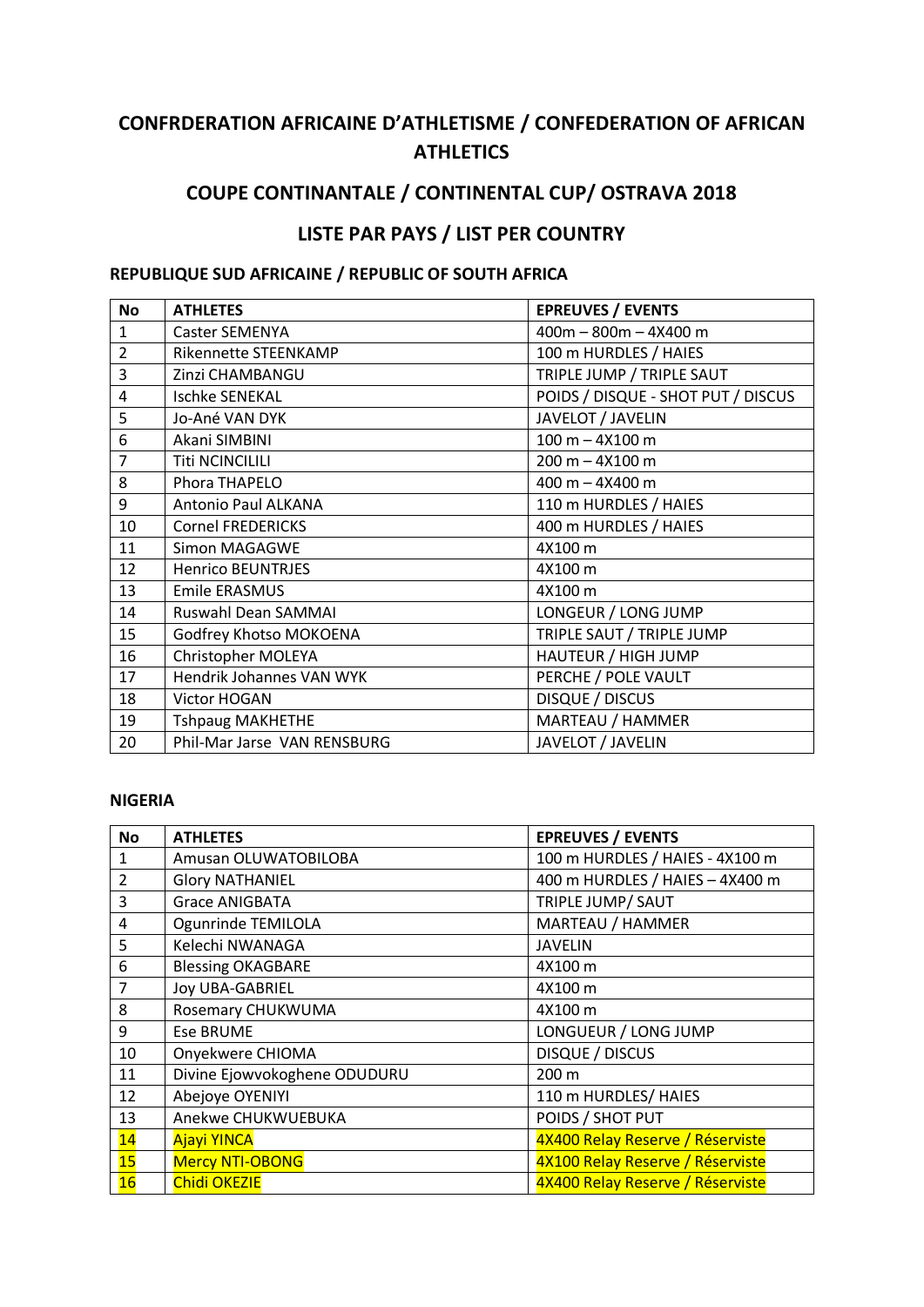### **KENYA**

| <b>No</b>      | <b>ATHLETES</b>           | <b>EPREUVES / EVENTS</b> |
|----------------|---------------------------|--------------------------|
|                | Winnie CHEBET             | 1500 m                   |
| $\overline{2}$ | HellenOnsando OBIRI       | 3000 m                   |
| 3              | <b>Beatrice CHEPKOECH</b> | 3000 m SC                |
| 4              | <b>Emmanuel KORIR</b>     | 800 m                    |
| 5              | Elijah MANANGOI           | 1500 m                   |
| 6              | PinginaEdawar ZAKAYO      | 3000 m                   |
| 7              | Kipruto CONSESLUS         | 3000 m SC                |
| 8              | MathewKilagat SAWE        | HAUTEUR / HIGH JUMP      |
| 9              | Julius YEGO               | JAVELOT / JAVELIN        |

## **EGYPTE / EGYPT**

| <b>No</b> | <b>ATHLETES</b>    | <b>EPREUVES / EVENTS</b> |
|-----------|--------------------|--------------------------|
|           | Hadras HODA        | HAUTEUR / HIGH JUMP      |
|           | Dina Ahmed ELTABAA | PERCHE / POLE VAULT      |
|           | Mohamed HAMZA      | POIDS / SHOT PUT         |
| 4         | Elgamal MOUSTAFA   | MARTEAU / HAMMER         |

## **MAROC / MOROCCO**

| <b>No</b> | <b>ATHLETES</b>        | <b>EPREUVES / EVENTS</b> |
|-----------|------------------------|--------------------------|
|           | Soukaina ZAKKOUR       | MARTEAU / HAMMER         |
|           | Lhabze LAMIAE          | 400 m HAIES / HURDLES    |
|           | Rabae ARAFI            | 1500 m                   |
| 4         | Soufiane ELBAKKALI     | 3000 m SC                |
|           | Yahya BERRABAH         | LONGUEUR / LONG JUMP     |
| 6         | <b>Elbachir MBARKI</b> | <b>DISQUE / DISCUSS</b>  |

### **ETHIOPIE / ETHIOPIA**

| No | <b>ATHLETES</b>             | <b>EPREUVES / EVENT</b>          |
|----|-----------------------------|----------------------------------|
|    | SenbereTeferi SORA          | 3000 m                           |
|    | Weyeshet Ansa WELDETSADIK   | 3000 m SC                        |
|    | <b>Besu Sado DEKO</b>       | Reserve Athlete middle distances |
|    | <b>Getaneh Molla TAMIRE</b> | 3000 m                           |

### **CAMEROUN / CAMEROON**

| <b>No</b> | <b>ATHLETES</b>                  | <b>EPREUVES / EVENT</b> |
|-----------|----------------------------------|-------------------------|
|           | Germaine Emeline Abessolo BIVINA | 200 <sub>m</sub>        |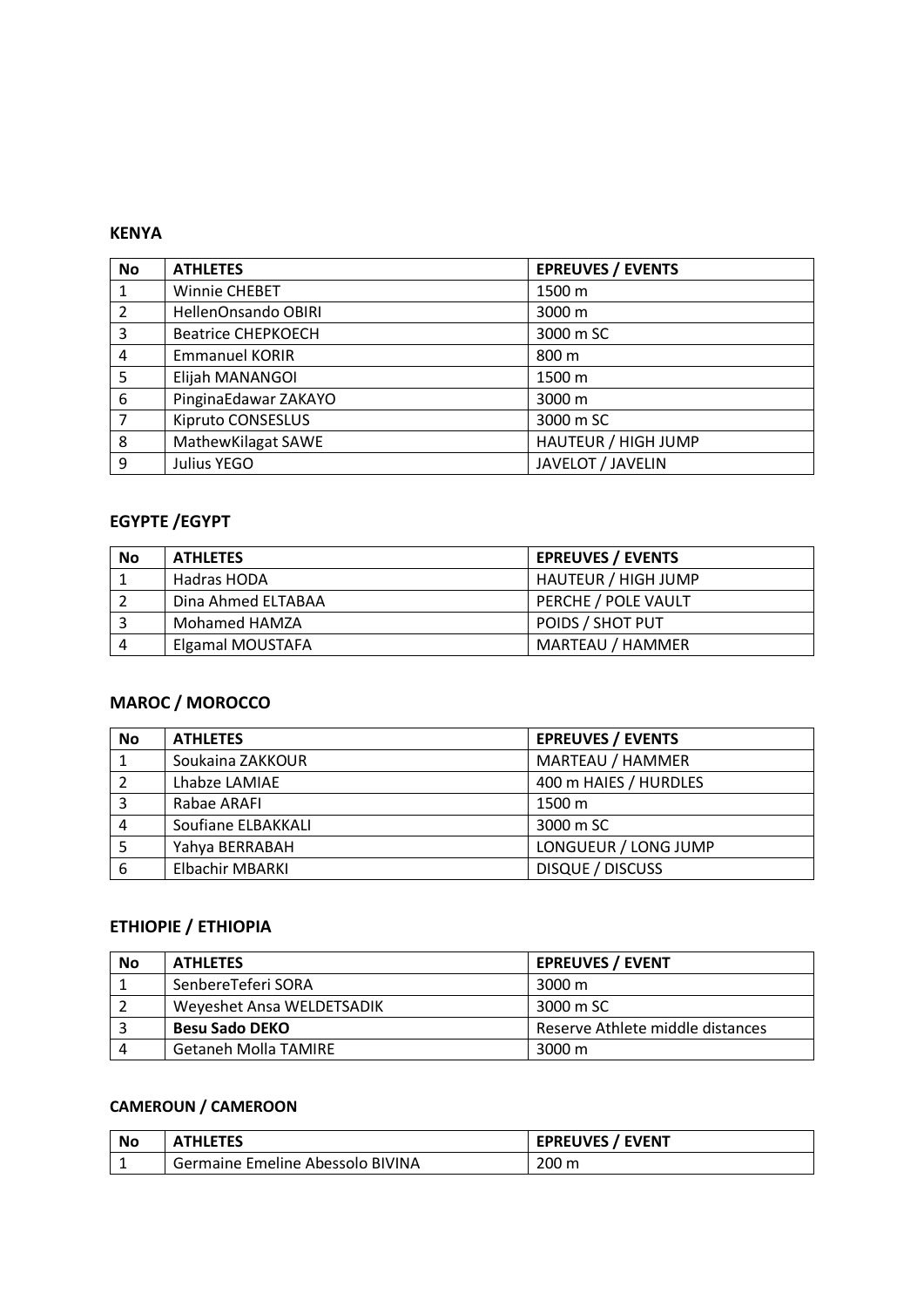#### **GUINEE BISSAU**

| No | <b>ATHLETES</b>         | <b>EPREUVES / EVENTS</b> |
|----|-------------------------|--------------------------|
|    | Jessica DA SILVA INHUDE | POIDS / SHOT PUT         |

### **BOTSWANA**

| <b>No</b> | <b>ATHLETES</b>       | <b>EPREUVES / EVENTS</b> |
|-----------|-----------------------|--------------------------|
|           | Christine BOTLOGETSWE | $400 m - 4X400 m$        |
|           | Baboloki THEBE        | 400 m-4X400 m            |
|           | Amos NIGEL            | $800 m - 4X400 m$        |

#### **BURKINA FASO**

| No | <b>ATHLETES</b>      | <b>EPREUVES / EVENTS</b>  |
|----|----------------------|---------------------------|
|    | MatheE.Yasmine KOALA | LONGUEUR / LONG JUMP      |
|    | Hugues Fabrice ZANGO | TRIPLE SAUT / TRIPLE JUMP |

#### **BURUNDI**

| <b>No</b> | <b>ATHLETES</b>           | <b>EPREUVES / EVENTS</b> |
|-----------|---------------------------|--------------------------|
|           | <b>Francine NIYONSABA</b> | 800 m                    |

#### **GHANA**

| No | <b>ATHLETES</b> | <b>EPREUVES / EVENTS</b> |
|----|-----------------|--------------------------|
|    | Janet AMPONSAH  | $100 m - 4X100 m$        |

### **COTE D'IVOIRE /**

| No | <b>ATHLETES</b>          | <b>EPREUVES / EVENTS</b>  |
|----|--------------------------|---------------------------|
|    | Lou Gonézié Marie TA     | $100 m - 200 m - 4X100 m$ |
|    | <b>GUEU Arthur CISSE</b> | $100 m - 4X100 m$         |

### **TUNISIE / TUNISIA**

| No | <b>ATHLETES</b>        | <b>EPREUVES</b>     |
|----|------------------------|---------------------|
|    | Dora MAFOUDHI          | PERCHE / POLE VAULT |
|    | Mohamed Amine ROMDHANA | PERCHE/ POLE VAULT  |

### **SWAZILAND**

| No | <b>ATHLETES</b>         | <b>EPREUVES / EVENTS</b> |
|----|-------------------------|--------------------------|
|    | Erika Seyama NONHLANHLA | HAUTEUR / HIGH JUMP      |